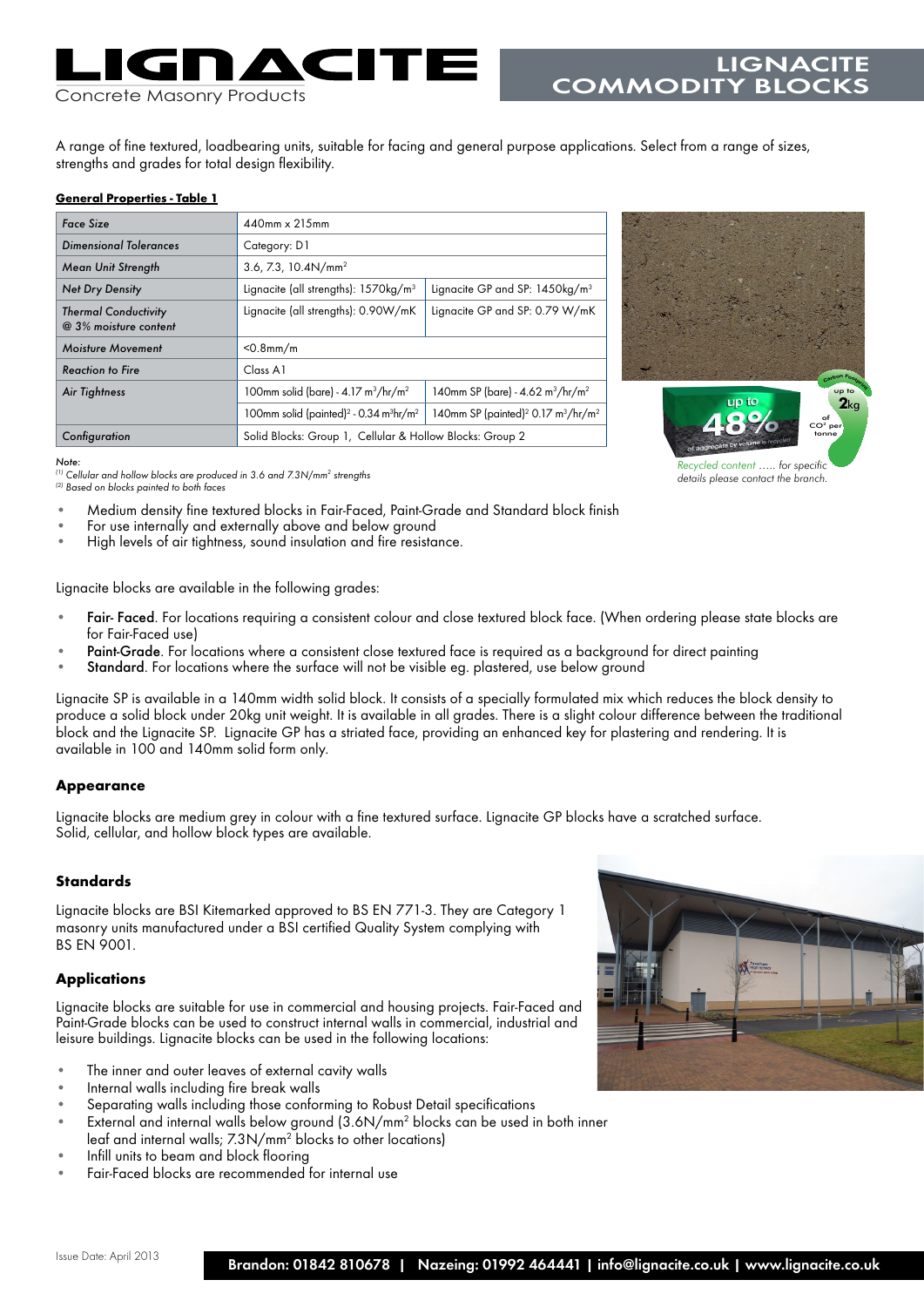# LIGNACI **COMMODITY BLOC**

# **Sound Insulation**

Lignacite blockwork provides excellent levels of sound insulation between buildings and adjoining rooms. It can be used in cavity party wall constructions in dwellings, satisfying the specifications for lightweight blockwork in accordance with Approved Document E to the Building Regulations. It can also be used to construct party walls meeting Robust Detail specifications eg. Robust Details E-WM-2, 4, 8, 11,14, 17, 19, 20, 21 and 22.

### **Sustainability**

*Responsible sourcing* - Lignacite Ltd operates its manufacturing plants to a BSI certified Environmental Management System (EMS) complying with ISO14001. Lignacite Ltd. complies with the requirements of BES 6001– Framework Standard for the Responsible Sourcing of Construction Products, Certificate No: BES 580823. This independently confirmed Responsible Sourcing Certification provides re-assurance to our customers that they are procuring products responsibly and sustainably. Credits can also be gained under environment assessment schemes such as BREEAM and the Code for Sustainable Homes.

*Environmental ratings* - Summary green guide ratings applicable to Lignacite blocks can be obtained from the BRE Green Guide to Specific Guide to Specification.

# **Design**

The design of walls incorporating Lignacite blocks should be in accordance with relevant design standards including BS 8103 Part 2 and BS EN 1996-1-1 and requirements of the Building Regulations.

### **Surface Finish Recommendations**

*Drylining* - Application to be as manufacturer's recommendations.

*Dense Plaster* - Apply either 1:1:6 cement:lime:sand or 1:4 ½ Masonry cement:sand or 1:5 ½ cement;sand and plasticiser.

Alternatively: Thistle Bonding or Thistle Hardwall or Knauf Ultimate backing plaster.

*Finishing Coats* - Thistle plaster finish or Thistle multi-finish or Knauf Multi cover.

*External Rendering* - Rendering to be in accordance with BS EN 13914-1. Avoid over strong mixes. Ensure the first coat of render is applied to a greater thickness than successive coats. An initial spatterdash coat is advisable, consisting of 1 part cement, 1 part sand, gauged with a proprietary bonding agent (SBR). Builders considering the use of proprietary single coat render systems must exercise caution to accurately adhere to the render manufacturers' design and specification guides. Furthermore, during application, strictly adhere to the specific and expansive application instructions, paying particular attention to prevailing weather conditions applied thereto. *PLEASE NOTE that traditional rendering applications are not so seasonally and conditionally demanding.*

# **Movement Control**

Movement joints should be considered in accordance with PD 6697 at approximately 6.0 metre spacings. In areas of concentrated stress, such as those above and below openings, consideration should be given to the use of bed joint masonry reinforcement.

# **Mortar**

The mortar type for work above ground level should be designation (iii) / Compressive Class M4. Stronger mixes may be used only with the permission of the designer. Stronger mixes may also be required for work below ground in accordance with PP 6697.

| <b>Width</b><br>(mm) | Form                  | <b>Unit Weight</b><br>(kg) | <b>Laid Weight</b><br>(kg/m <sup>2</sup> ) |
|----------------------|-----------------------|----------------------------|--------------------------------------------|
| 75                   | Solid                 | 11.1                       | 118                                        |
| 90                   | Solid                 | 13.4                       | 143                                        |
| 100                  | Solid                 | 14.9                       | 159                                        |
| 140                  | Solid <sup>(SP)</sup> | 19.2                       | 206                                        |
| 140                  | C/H                   | 15.3                       | 168                                        |
| 190                  | Solid                 | 28.2                       | 301                                        |
| 190                  | Hollow                | 19.0                       | 210                                        |
| 215                  | Solid                 | 31.9                       | 340                                        |
| 215                  | Hollow                | 20.8                       | 231                                        |

*Note: Weights are based on 3% moisture content by weight. Lignacite GP unit and laid weights are approximately 8% lower than* 

*100mm solid blocks shown above.*

#### **Block Weights - Table 2 Thermal Resistances - Table 3**

|                      |                       | <b>Thermal Resistance (m<sup>2</sup> K/W)</b> |           |  |
|----------------------|-----------------------|-----------------------------------------------|-----------|--|
| <b>Width</b><br>(mm) | Form                  | 3%<br>m/c                                     | 5%<br>m/c |  |
| 90                   | Solid                 | 0.100                                         | 0.093     |  |
| 100                  | Solid                 | 0.111                                         | 0.103     |  |
| 140                  | Solid <sup>(SP)</sup> | 0.177                                         | 0.167     |  |
| 140                  | C/H                   | 0.210                                         | 0.200     |  |
| 190                  | Solid                 | 0.211                                         | 0.196     |  |
| 190                  | Hollow                | 0.246                                         | 0.235     |  |
| 215                  | Solid                 | 0.239                                         | 0.222     |  |
| 215                  | Hollow                | 0.258                                         | 0.247     |  |

*Note: 3% moisture content (m/c) should be used for protected locations such as the inner leaf, and 5% for exposed locations such as the outer leaf when rendered.*